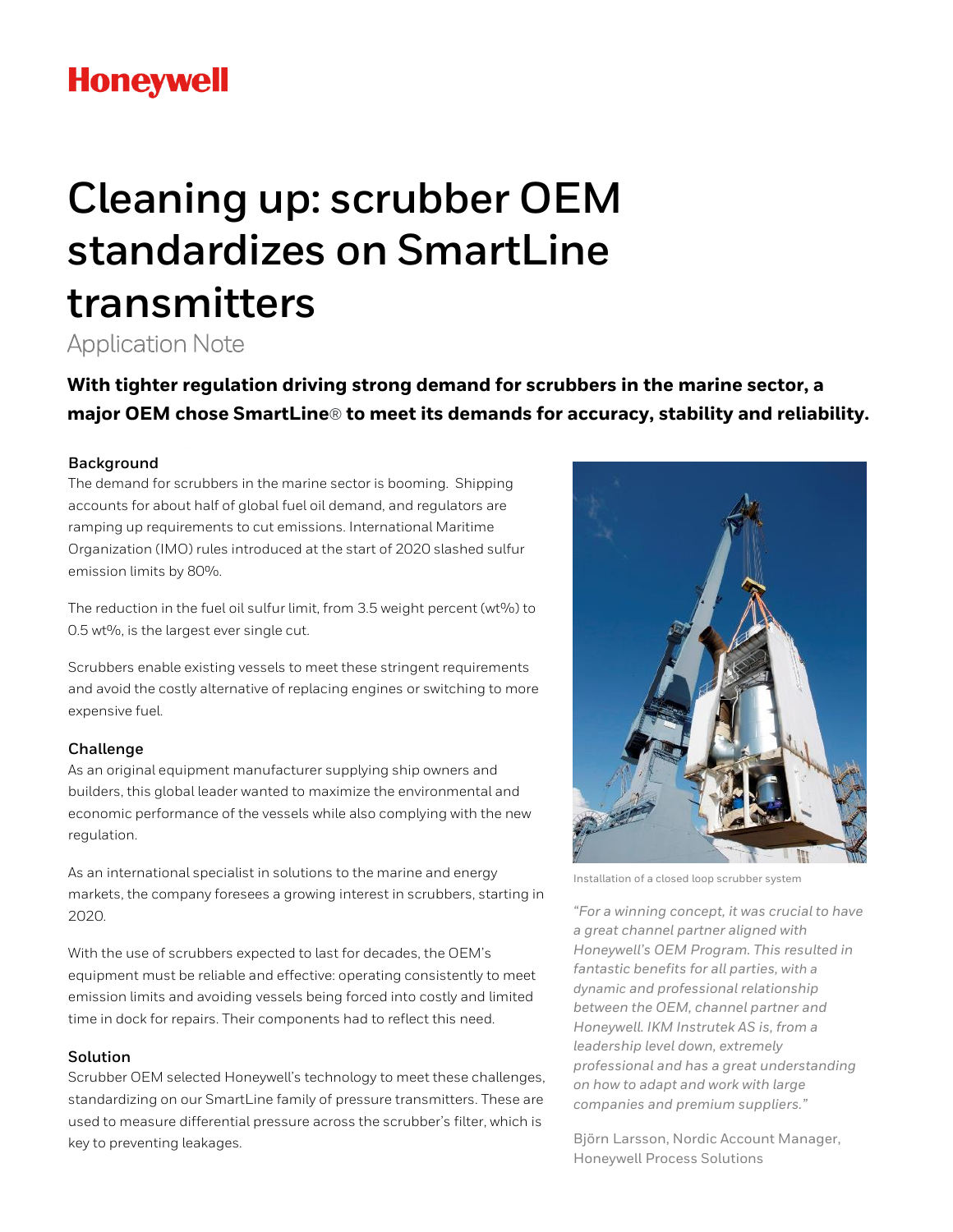- **SmartLine ST700 Gauge Pressure** [Transmitters](https://www.honeywellprocess.com/en-US/explore/products/instrumentation/pressure-transmitters/smartline-st-700/Pages/gauge-pressure-transmitters.aspx) – transmitters for applications ranging from high-pressure measurements in boilers and fuel feeds to tank level measurement with high process temperatures.
- [SmartLine ST700 Differential Pressure](https://www.honeywellprocess.com/en-US/explore/products/instrumentation/pressure-transmitters/smartline-st-700/Pages/differential-pressure-transmitter.aspx)  [Transmitters,](https://www.honeywellprocess.com/en-US/explore/products/instrumentation/pressure-transmitters/smartline-st-700/Pages/differential-pressure-transmitter.aspx) bringing smart technology to a broad spectrum of measurement applications with process temperatures up to 257°F /125°C. The differential pressure transmitters can be used with any primary flow element for proven, repeatable flow measurement.

All instruments feature industry-leading performance for tighter process control and the lowest total cost of ownership. A modular design cuts maintenance costs and universal terminals simplify installation.

The solution also included streamlining and automation of orders and purchasing for the transmitters. This was made possible through the work of Honeywell channel partner IKM. It developed an automated solution for documentation and tag marking of products and orders, and could also read orders directly the orders from the customer's systems.

#### **Benefits**

With SmartLine, the OEM standardized on its transmitter technology to reduce engineering and installation costs, as well as simplified purchasing of this key component.

Most importantly, though, SmartLine transmitters have a track record for both accuracy and long-term stability – helping keep the scrubbers reliable and protecting the OEM's reputation.

Finally, the wide rangeability (1:400) of Honeywell's SmartLine differential pressure transmitters helps the OEM minimize the number of models needed to run the operations. IKM's solutions, meanwhile, helps simplify the order process and ensure correct information from each order is documented and sent to customer. Combined with local stock, this it also facilitates a fast delivery for both projects and spare parts, so that the OEM always has the components it needs for its manufacturing requirements.



Hybrid scrubber system – funnel structure

#### **Summary**

In Honeywell, the OEM chose a supplier with a global reputation, but not at the cost of flexible support. Honeywell's channel partner, IKM Instrutek AS plays an instrumental part to this collaboration in maintaining a close relationship with the manufacturer while ensuring the availability of stock and handling for selected transmitters. It also provides the necessary marine documentation. With its support and Honeywell's technology, the OEM can look forward to helping its marine customers meet emission targets for decades to come.

About Honeywell's Smartline Transmitters

Honeywell's Smartline transmitters for pressure, temperature, flow, and levels set the standard, providing industry leading accuracy and stability. Designed for a lower cost of ownership, they cut maintenance costs and reduce spares requirements. Intuitive operation and smart features also boost productivity and efficiency in the operation.

Covering a massive range of application, SmartLine transmitters are trusted across the globe and field proven in some of the world's most demanding applications.